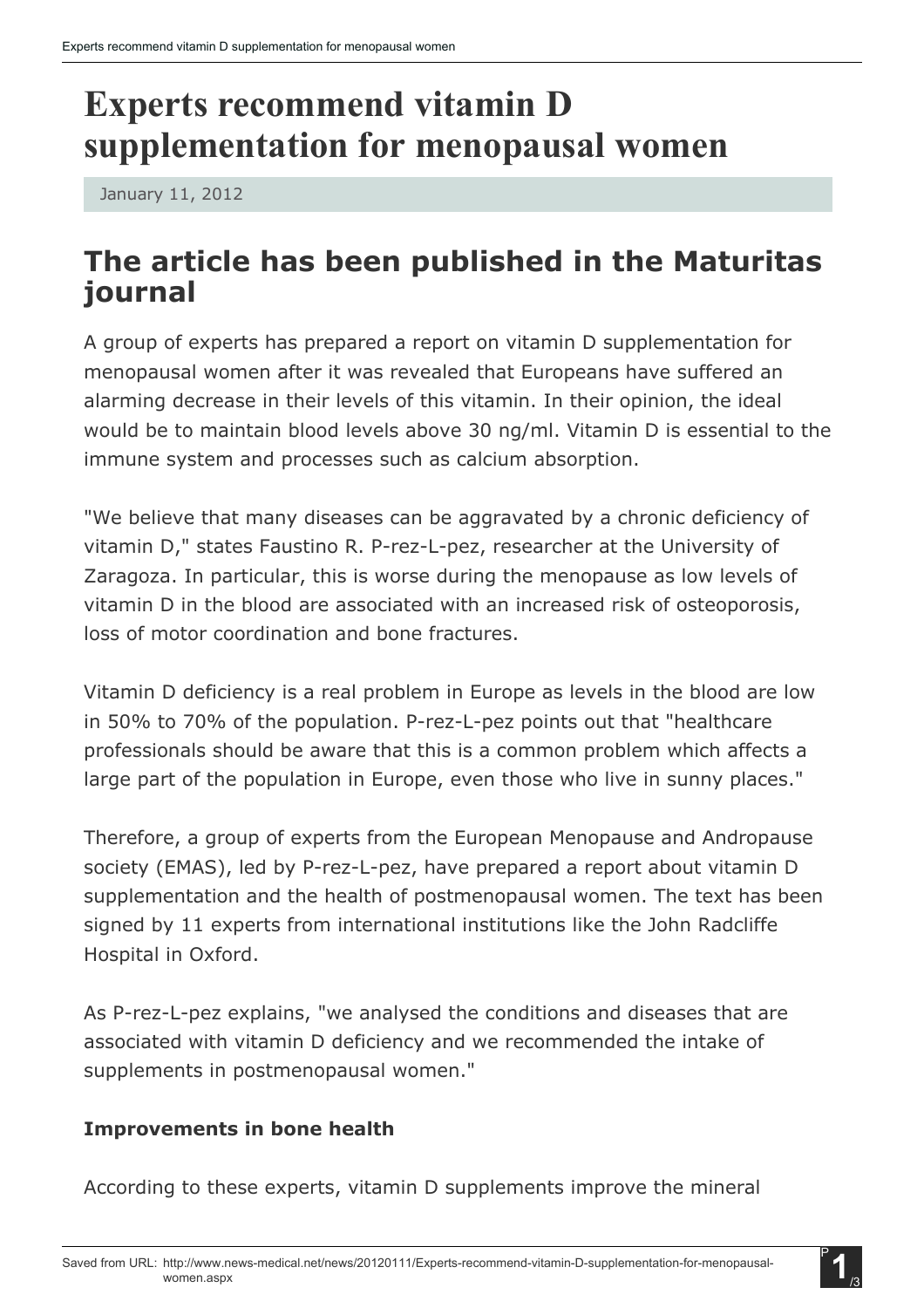density of the bones and neuromuscular function and reduce the risk of fracture. P-rez-L-pez believes that "the World Health Organisation or other relevant bodies belonging to the European Union should establish minimum requirements or recommendations on the fortification of foods with vitamin D."

There are recommendations of this type in some European countries but in others there are either no regulations or they are not strictly observed. There is not even a consensus amongst the medical community itself regarding the advantages of supplements.

P-rez-L-pez insists however that "they are effective but its efficacy has not yet been accepted."

The researcher outlines that "it is unknown what will happen in the future but we make our recommendations from the EMAS. This is the first statement on the matter in Europe directed towards menopausal women."

As well as stimulating calcium and phosphorus absorption, the vitamin D system has numerous functions. Low vitamin D levels are linked to rickets, osteomalacia, osteoporosis and the risk of bone fracture, cardiovascular disease, diabetes, cancer, infections and degenerative diseases.

"In healthy postmenopausal women, we have seen that a good level of vitamin D is linked to good physical fitness and has an effect on body fat mass as well as muscle strength and balance," state the authors of the article published in the *Maturitas* journal.

## A ray of sunshine

The researchers describe how "a healthy lifestyle should include exposure to the sun for 15 minutes three to four times per week when the weather permits since 90% of vitamin D is synthesized upon the skin having contact with sunlight."

Vitamin D is synthesized through sunlight exposure. Therefore, a modern lifestyle that involves little or no sun exposure and few outdoor activities causes deficiency.

Like with everything, we have to strike a balance. P-rez-L-pez adds that